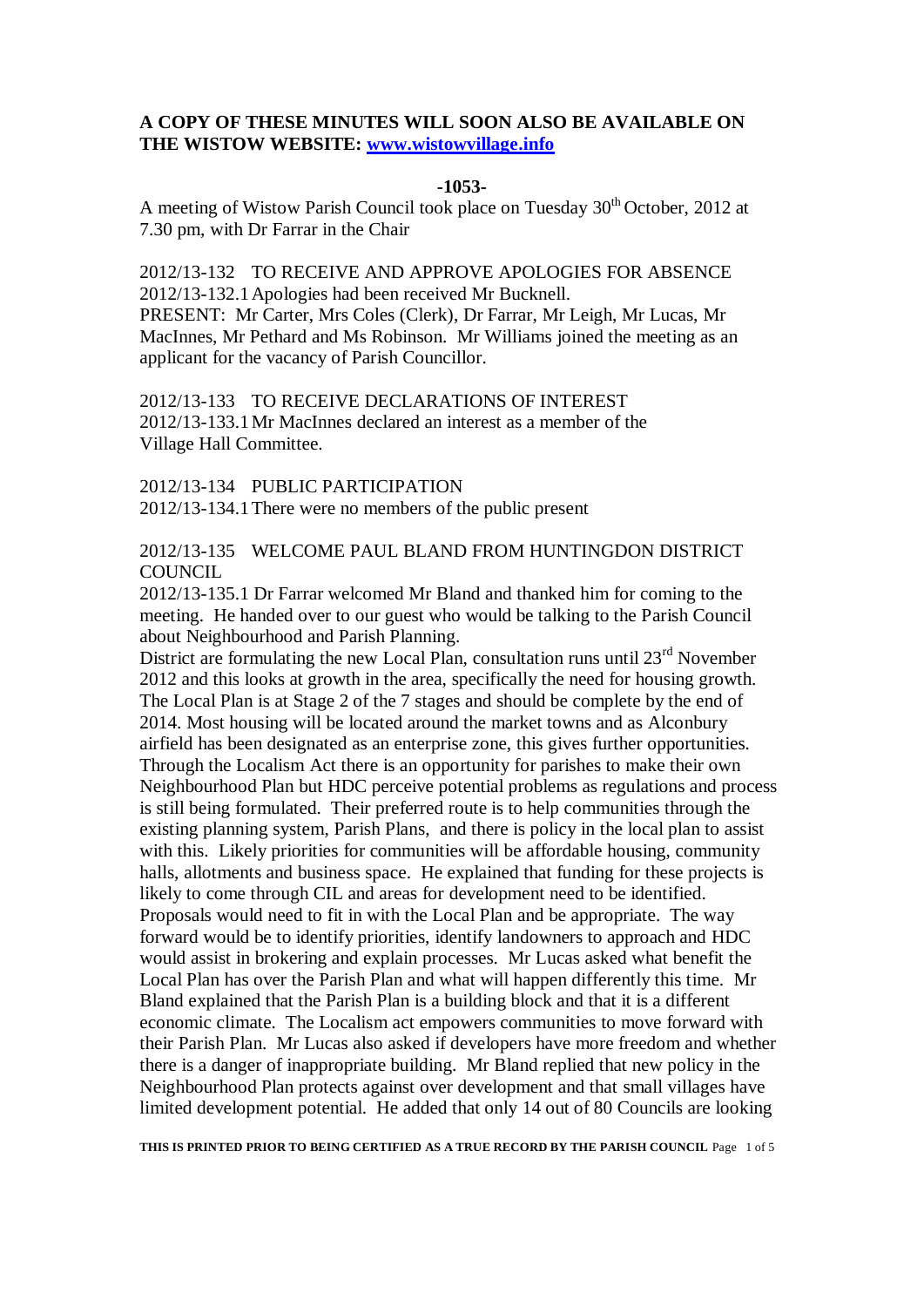at Neighbourhood Plans. Mr Carter said that there seems to be a gap at Strategic level in the absence of a Regional Plan and asked how the balance will be maintained. Mr Bland explained that without strategy there could be difficulties but that HDC are working alongside other districts on a framework and that communication will continue to be the key.

Dr Farrar thanked Mr Bland who left the meeting at 8.15 pm.

# 2012/13-136 TO APPROVE THE MINUTES OF THE PARISH COUNCIL MEETING ON  $25^{\text{TH}}$  OCTOBER 2012

2012/13-136.1The minutes of the above Parish Council Meeting had been circulated prior to the meeting. There being no further comments they were approved.

# 2012/13-137 MATTERS FOR INFORMATION ONLY The items as listed on the agenda were covered with the following comments: 2012/13-137.2 Visit to HDC to be moved forward 2012/13-137.3 Mr Pethard will attend the Huntingdonshire Matters meeting

## 2012/13-138 COMMUNITY LIAISON OFFICER

2012/13-138.1Dan Scott, our PCSO is scheduled to attend our February meeting. 2012/13-138.2 Mr Lucas reported that as a member of the Police Authority he was unhappy with progress with police engagement. Quarterly engagement is required and Chief Inspector Mead is looking at Panels in our area and an annual visit by the PCSO. Engagement is the reason for the new Commissioner, however, a poll indicates that turnout for the elections will be less than 20%

2012/13-139 REPORTS FROM COUNTY AND DISTRICT COUNCILLORS 2012/13-139.1 Mr Lucas reported that 3.5% of Wistow households have signed up to Connecting Cambridgeshire, Speedwatch had been successful in the local area and are keen to work alongside Parish Councils, the deadline for the Local Highway Improvement Scheme is  $21<sup>st</sup>$  December 2012. He spoke about winter gritting and the volunteer scheme being run by County, a poster for which is displayed on our board. Finally Mr Lucas informed us that as part of the proposals for Alconbury there is a long term plan to have a railway station which may give the village rat run issues. 2012/12-139.2 Mr Bucknell had provided a report in his absence which had been circulated to Parish Councillors and is attached to these minutes. 2012/13-139.3Mr Pethard had nothing further to report.

## 2012/13-140 FINANCE

a) to approve the financial statement 2012/13-140.1As this had been circulated to Councillors present prior to the meeting, and there were no further comments, it was unanimously confirmed as a true record. There were no cashflow issues. b) to approve payments of outstanding amounts 2012/13-140.2 The payments listed were formally approved and the cheques duly signed

**THIS IS PRINTED PRIOR TO BEING CERTIFIED AS A TRUE RECORD BY THE PARISH COUNCIL** Page 2 of 5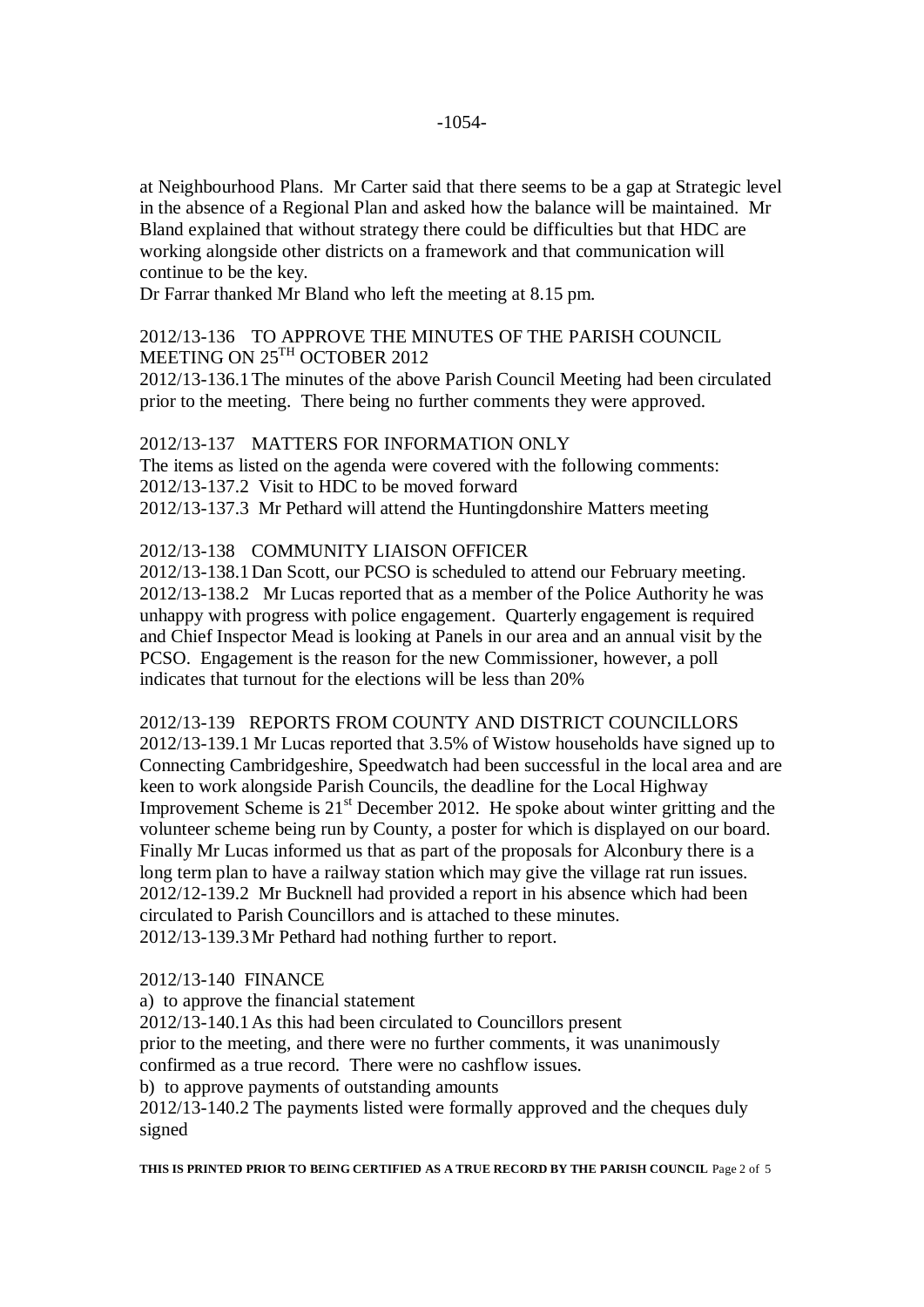| £ 210.16 (not paid) |
|---------------------|
| £ 425.34            |
| £ 567.78            |
| £ 16.86             |
|                     |

#### 2012/13-141 CORRESPONDENCE

2012/13-141.1 It was confirmed that no donations would be made 2012/13-141.2 The resident concerned about a driver on the Broughton Road had not supplied any further details, therefore this could not be discussed.

2012/13-142 TO CONSIDER ANY PLANNING APPLICATIONS RECEIVED 2012/13-142.1 1201160FUL, 1 Pipkins Close, further drawings had been received but no further comment would be made, the Parish Council's recommendation for approval was unchanged.

## 2012/13-143 HIGHWAY WARDEN SCHEME/ROAD TRAFFIC ISSUES

2012/13-143.1 A notice had been placed on the board asking for volunteers for winter gritting but there had been no response.

2012/13-143.2 Local Highways Improvement Initiative, applications end on  $21<sup>st</sup>$ December 2012, we would not be submitting an application.

2012/13-143.3 There had been no further news on the solar sign on the bridge, Ms Robinson would chase, and the sign on the triangle had been re-erected.

## 2012/13-144 UPDATE ON PLAYGROUND

2012/13-144.1 Aerial runway had been repaired and invoice received.

2012/13-144.2 Digley & Associates had been instructed to carry out the playground inspection. Their report was awaited.

2012/13-144.3 A source had not been found for the gravel on the path on the playground and it was decided to ask Leisure Logs who installed the path to quote.

#### 2012/13-145 CODE OF CONDUCT

2012/13-145.1 Mr Williams had come to the meeting as an applicant for the vacancy on the Parish Council and was unanimously co-opted.

2012/13-145.2 The Clerk had been advised by the Monitoring Officer that it was necessary to grant a dispensation to the Parish Council to discuss and set the precept. The necessary form had been completed and was discussed. A Dispensation was granted until April 2014 when the next election is due.

2012/13-145.3 All declaration of interest forms had been completed, Mr Williams would need to complete his.

2012/13-145.4 Mr Carter was interested in the Standards Committee, he took the paperwork.

2012/13-145.5 It was decided not to take part in the training at Hemingford.

**THIS IS PRINTED PRIOR TO BEING CERTIFIED AS A TRUE RECORD BY THE PARISH COUNCIL** Page 3 of 5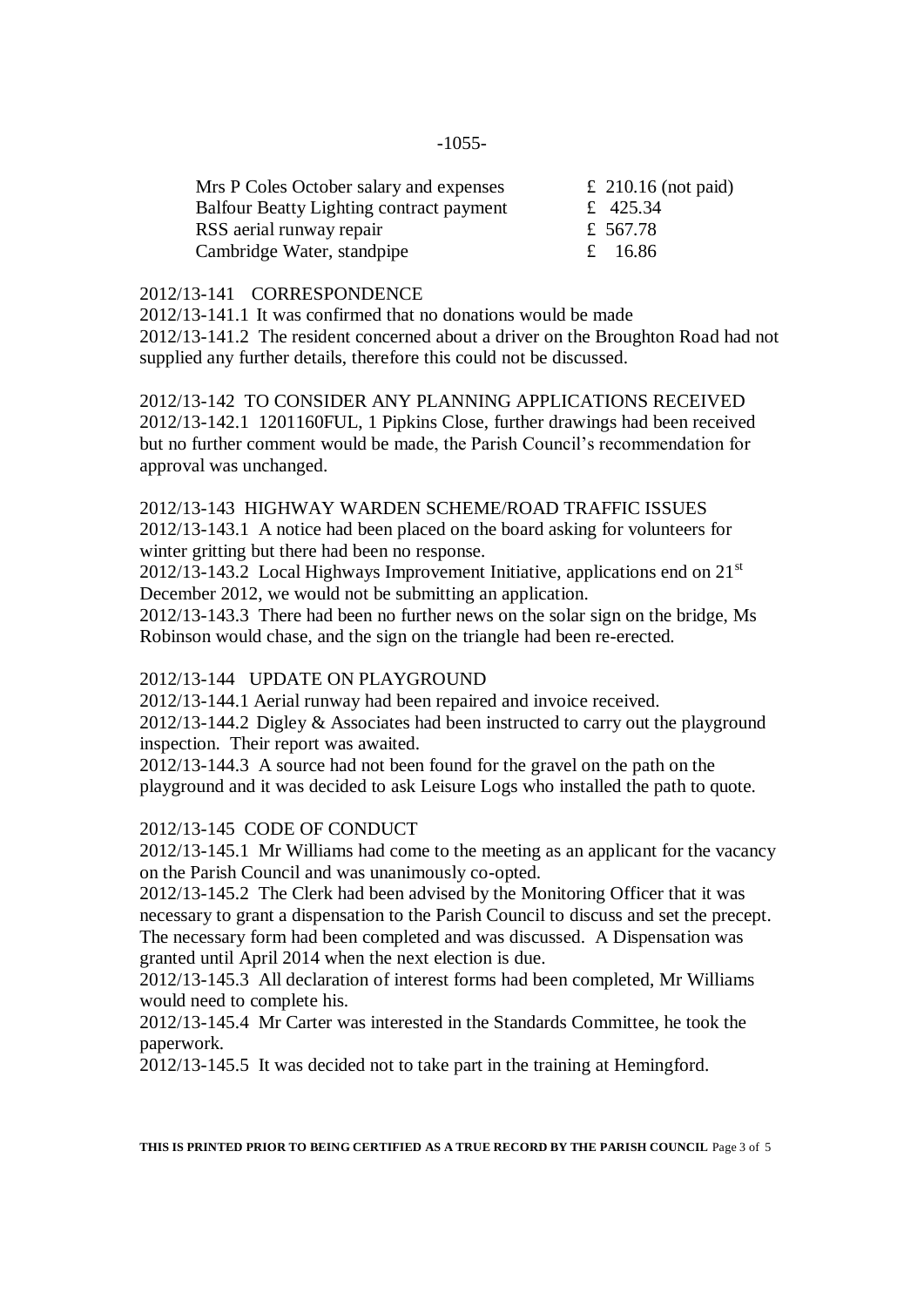2012/13-146 CONNECTING CAMBRIDGESHIRE – BROADBAND CAMPAIGN 2012/13-146.1 In order to promote this and get more people registering it was agreed to go door to door to explain the project. The Clerk would ask for more leaflets and Mr Leigh, as our Broadband Champion, would co-ordinate volunteers.

2012/13-147 HUNTINGDONSHIRE LOCAL PLAN TO 2036

2012/13-147.1 Nothing further to discuss, Mr Bland's presentation had been very interesting.

## 2012/13-148 PARISH PLAN ACTION PLAN WORKING PARTIES FEEDBACK AND UPDATE

a) Litter – Mr MacInnes – nothing to report.

.

b) Countryside – Mr Carter Nothing to report

c) Village Hall – Mr MacInnes Nothing to report

d) Parish Plan Review – Dr Farrar, Mr Carter, Mr Bucknell and Ms Robinson. There had been no feedback from the leaflet delivered. Another meeting would be scheduled.

2012/13-149 ITEMS FOR WISTOW WARBLER AND WEB SITE 2012/13-149.1Mr Williams reported that the Warbler was due to be distributed during the forthcoming work.

2012/13-150 MONTHLY AUDIT – NOMINEE FOR NEXT MEETING 2012/13-150.1Ms Robinson is our auditor for this month and Mr Leigh for next.

## 2012/13-151 MATTERS FOR FUTURE CONSIDERATION

2012/13-151.1These will be linked with our Parish Plan

2012/13-151.2 Grass cutting quotes and requirements for next season – it was agreed to ask for quotes per cut so that we can do the maths for the required number.

2012/13-151.3 CPALC AGM on 19<sup>th</sup> November

2012/13-151.4 Budget/Precept, a budget meeting would be organised.

2012/13-151.5 Bus Shelter, possible improvement

2012/13-151.6 Look at other possibilities with playground where it is boggy perhaps with WIB on board

2012/13-151.7 Mr Carter would like to look at consultation process as he feels the multiple choice system is restrictive and steers the respondent in a way that removes the freedom to comment.

**THIS IS PRINTED PRIOR TO BEING CERTIFIED AS A TRUE RECORD BY THE PARISH COUNCIL** Page 4 of 5